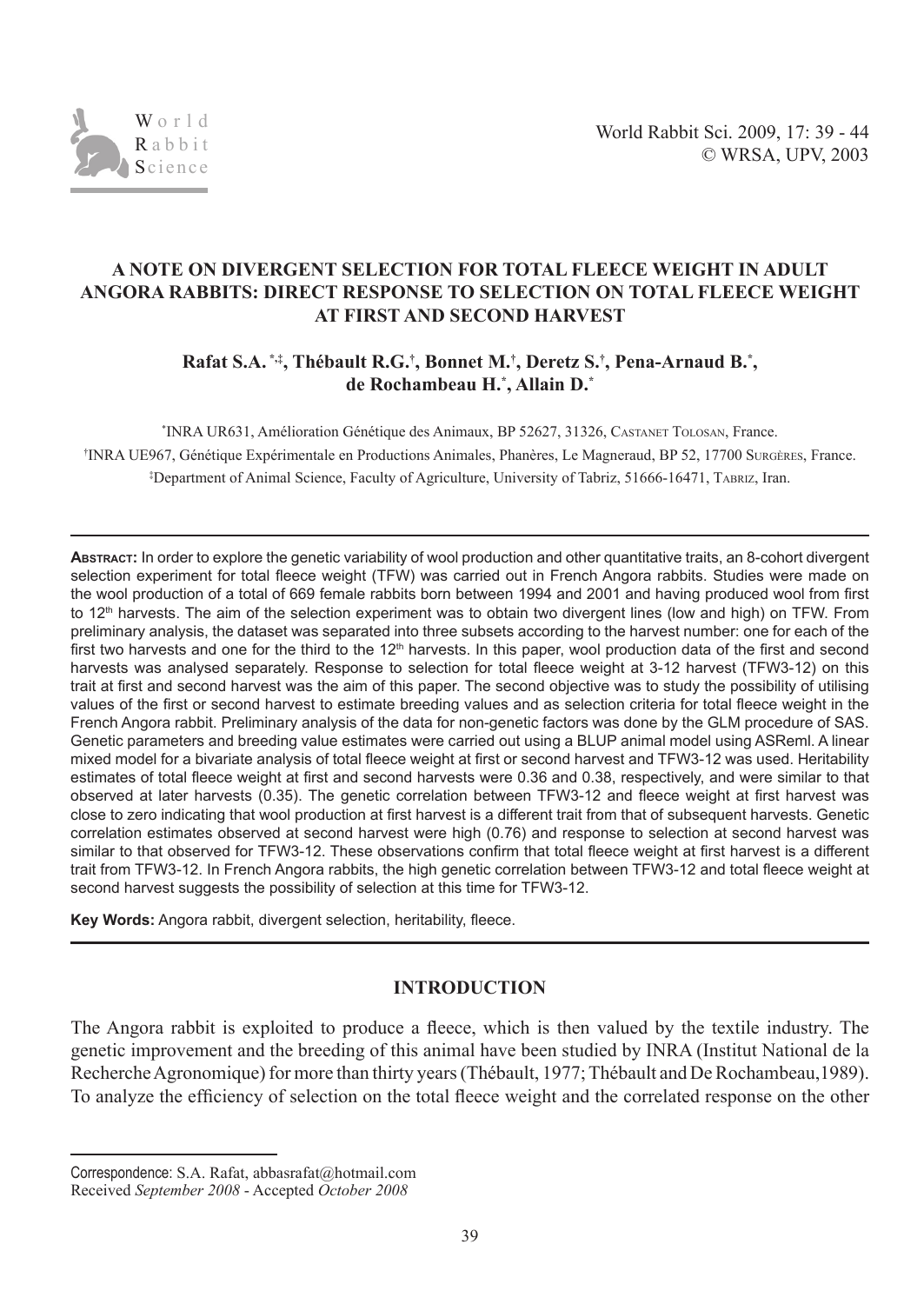## Rafat *et al.*

traits, an experiment of divergent selection was initiated in 1994. Previous studies have shown that total fleece weight in first and second harvests is a different trait from further harvests (Thébault *et al*., 1992). Therefore, the dataset was separated into three subsets according to the harvest number: one for each of the first two harvests and one for the third to the  $12<sup>th</sup>$  harvests. Histogram charts of fleece weight showed that the first two harvests were different from the rest of the data set. Previous studies also showed this difference (Thébault *et al.*, 1992). The results derived from the third to the 12<sup>th</sup> harvests have been published (Rafat *et al*., 2007a, 2007b, and 2007c). These results showed a divergence of three genetic standard deviations between the high and low lines after eight years of selection. Selection for total fleece weight significantly increased bristle length, the secondary to primary follicle ratio and comfort factor and decreased compression, resilience, bristle diameter, and average fibre diameter. These changes resulted from moderate to high genetic correlations between total fleece weight and bristle length, and between fibre dimensions and secondary to primary follicle ratio, comfort factor, compression and resilience (Rafat *et al*., 2007b). Thus, selection for increasing total fleece weight results in an increase of both quantitative and qualitative traits of wool production in the French Angora rabbit. Measurement of total fleece weight is simple and easy at farm level. Selection for this trait has positive effects on fleece characteristics such as bristle length, follicle population and fibre diameter.

The number of the harvest is important (at least at the first harvest) for all rabbit strains and for the second and third harvests in French strains. In the French Angora, young rabbits still produce woolly fur, even after depilation at second and third harvests. The total weight of wool harvested in the French breed increased rapidly up to the fifth harvest. Total fleece weight at the first harvest is about five times lower than that observed at the fourth or fifth harvest (Thébault and De Rochambeau, 1988). Previous studies have shown that total fleece weight in first and second harvests is a different trait from subsequent harvests. In this paper, fibre data of the first and second harvests was analysed separately. The objectives of this paper were to address the following questions: what is the response of selection for total fleece weight at 3-12 harvest on this trait at the first and second harvest? Is it possible to utilise the first or second harvest for estimation of breeding values for total fleece weight in French Angora rabbits?

## **MATERIALS AND METHODS**

## *Animals and experimental design:*

Data was obtained from the Angora experimental rabbit farm of INRA at Le Magneraud, France. The experiment took place in a naturally lighted semi-open building with no heating and no forced ventilation. Allain *et al*. (1999) described the management, reproduction and housing of these rabbits. Studies were made of the wool production of Angora females born between 1994 and 2001 under a divergent selection experiment that was initiated in 1994. The aim of the selection experiment was to obtain two divergent lines on total fleece weight. A high line and a low line were made up of 80 females and 20 males each. Sorensen *et al*. (2003) showed where a control line may seem a superfluous inclusion of a control line and can result in minor gains in efficiency if a high selection intensity is practiced in the selected line of a divergent experiment. Therefore in this selection experiment we did not consider a control line. Rabbits were distributed between the lines in order to have the same demographic structure and the same distribution of genetic values. Generations were overlapping. Owing to the fact that selection experiments with rabbits are generally carried out in separated generations, it is useful to obtain the results in a population that has been selected in overlapping generations. Moreover, most natural and artificial populations have overlapping generations. In addition, breeding organisations are interested in utilizing overlapping generations (Rafel *et al*. 1990; Rafat *et al*., 2009). The renewal of the next generation after selection was composed each year of 36 females and 5 males alive at the second harvest in each line. The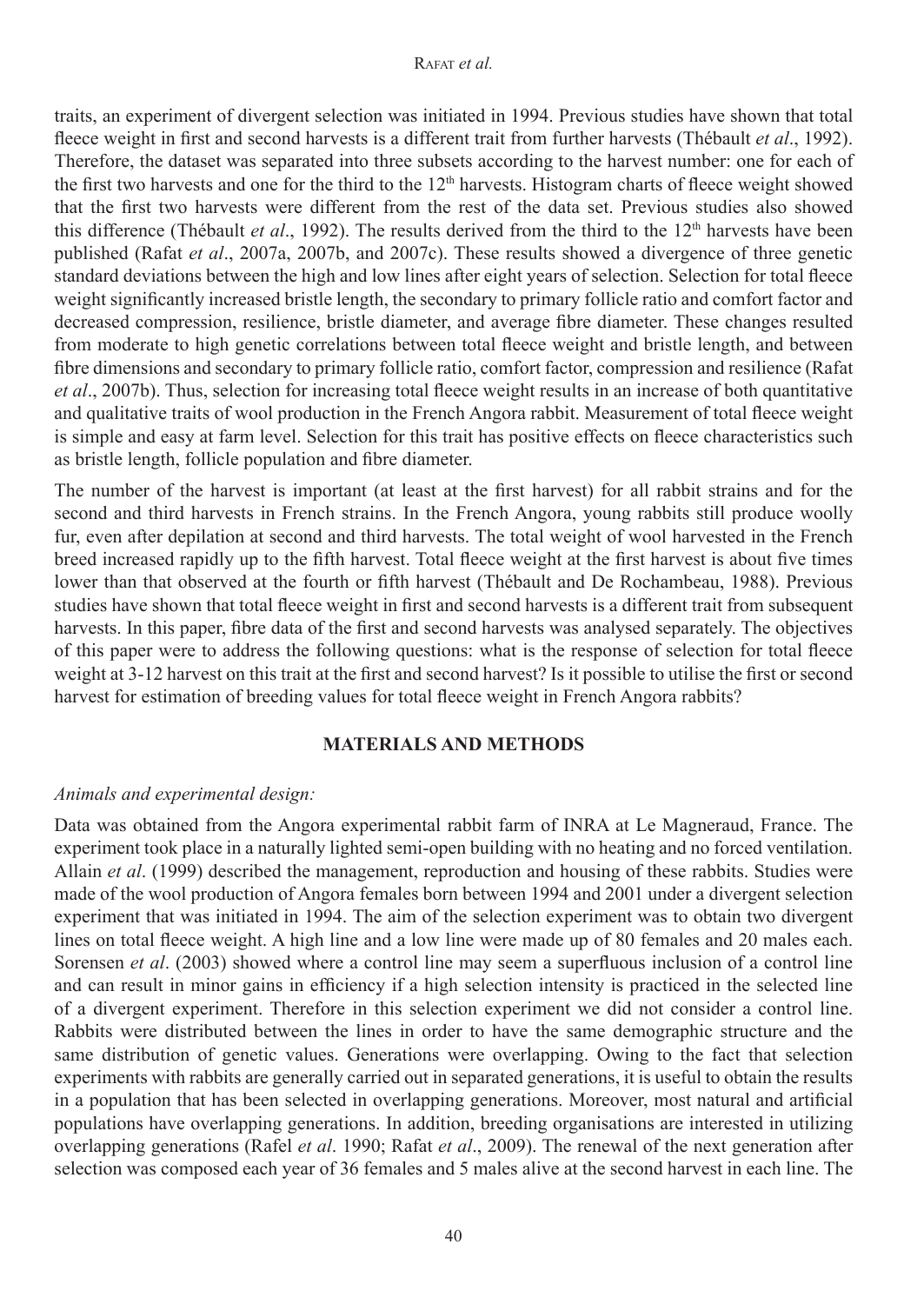selection criterion was the total fleece weight of the does measured for the third and later harvests. Genetic values were estimated with the BLUP animal model. The evaluation of the animals was done each year. Twenty does and five bucks having the highest and the lowest genetic values in the high and low lines, respectively, were selected. By 2001, two large cohorts were available from the high and low lines. The selection method has been described extensively by Rafat *et al*. (2007a).

# *Statistical Analysis:*

Data from total fleece weight at the first and the second harvest was analysed separately. Initially, the significance for fixed effects was determined using the least squares means option of the GLM procedure of SAS (version 9.1.3; SAS Institute, 2002). Analyses for genetic parameters and breeding values were carried out with ASReml (Gilmour *et al*., 2002).

The following linear mixed models for a bivariate analysis of total fleece weight at first (TFW1) or second harvest (TFW2) and total fleece weight at 3-12 harvests (TFW3-12) were used:

$$
Y_i = X_i \beta_i + Z_i a_i + W_i p_i + e_i
$$

Where:

N is the total number of animals (3351),

N is the number of animals measured for the  $i<sup>th</sup>$  trait (762 and 669 at the first or the second harvest, respectively),

 $Y_i(N_i)$  is a vector of animal records for the i<sup>th</sup> trait at the first or the second harvest, and TFW3-12

 $β$ i (f<sub>i</sub>) is a vector of fixed effects for the i<sup>th</sup> trait consisting of:

- Year (8 levels) from 1994 to 2001,
- Harvest number (10 levels) from the third to the twelfth harvest for TFW3-12,
- Birth season effect (4 levels),
- Harvest season effect (4 levels) for TFW3-12,
- Reproduction (3 levels: females which had litters and females which had been inseminated or not) from the third harvest onwards for TFW3-12,
- $a_i$  (N) is a random vector of direct additive genetic effects of animals for the i<sup>th</sup> trait,
- $p_i(N_i)$  is a random vector of permanent environmental effects of animals for the i<sup>th</sup> trait.

The variance-covariance structures for the animal genetic effects were:

| $\,$ R                                                                                                                                | TFW3-12. | $TFW3-12$         | TFW3-12, | $TFW3-12n$ | TFW1            |
|---------------------------------------------------------------------------------------------------------------------------------------|----------|-------------------|----------|------------|-----------------|
|                                                                                                                                       |          |                   |          |            |                 |
| $\begin{tabular}{l c} TFW3-121 & Ve1 \\ \hline TFW3-122 &Cov11 \\ TFW3-123 &Cov11 \\ TFW3-12n &Cov11 \\ TFW1 &Cov12 \\ \end{tabular}$ |          | Ve1               |          |            |                 |
|                                                                                                                                       |          | Cov <sub>11</sub> | Ve1      |            |                 |
|                                                                                                                                       |          | Cov <sub>11</sub> | Cov11    | Ve1        |                 |
|                                                                                                                                       |          | Cov12             | Cov12    | Cov12      | Ve <sub>2</sub> |

Lastly, the means of the estimated breeding values (EBV) for all traits were calculated per cohort of animals born the same year and per selected line.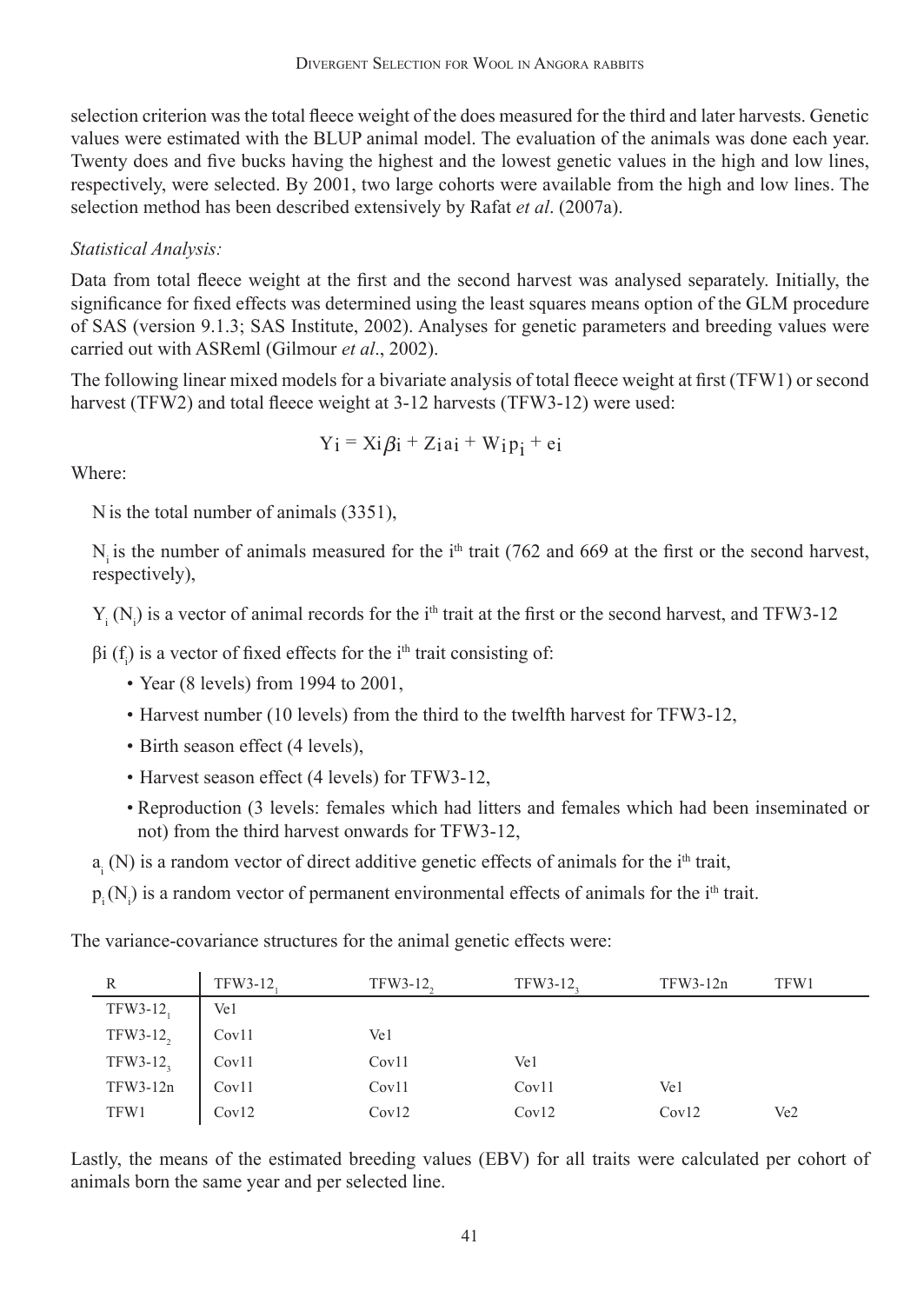| $J$ to $12$ fighteory (TF W $J^{\bullet}12J$ ). |      |      |        |       |       |  |
|-------------------------------------------------|------|------|--------|-------|-------|--|
|                                                 | Unit | N    | Means  | SD    | CV    |  |
| TFW1                                            | g    | 762  | 31.31  | 8.56  | 27.34 |  |
| TFW2                                            | g    | 669  | 143.80 | 34.02 | 23.66 |  |
| TFW3-12                                         | g    | 3351 | 214.3  | 57.20 | 26.66 |  |

**Table 1:** Number of records (N), mean, standard deviation (SD) and coefficient of variation (CV) for traits: total fleece weight at first harvest (TFW1), total fleece weight at second harvest (TFW2), total fleece weight at 3rd to 12th harvests (TFW3-12).

## **RESULTS AND DISCUSSION**

Means and standard deviations (SD) for TFW1, TFW2 and TFW3-12 are shown in Table 1. Significance levels of fixed effects for fibre traits are shown in Table 2. Results of bivariate analysis for TFW1, TFW2 and TFW3-12 are shown in Table 3. Heritability estimates of TFW at first and second harvests were similar to values observed at harvests for TFW3-12. Genetic correlation between TFW3-12 and TFW1 is close to zero, which indicates that wool production at first harvest is a trait affected by additive genes different from those of following harvests. Similar to our results, the genetic correlation between birth coat and clean fleece weight in superfine Merino sheep was found to be zero and the authors concluded that birth coat does not increase economic gains when included in the selection criteria (Kemper *et al*., 2003). In French Angora rabbits, the high genetic correlation between TFW3-12 and TFW2 suggests the possibility of using TFW2 as a selection criterion.

Response to selection on TFW1 and TFW2 are shown in Figure 1. There was no response to selection at first harvest, while at second harvest, a difference of 2.54 genetic standard deviation was observed between the two divergent lines in 2001. This response to selection at second harvest was similar to that observed for harvests 3 to 12. These observations confirm that TFW1 is a trait affected by different additive genes as was to be expected because hair follicle development in the rabbit is not complete at 8 weeks of age when the first harvest occurs. Rougeot *et al*. (1984) studying the development of the coat in the growing Angora rabbit from birth, indicated that the number of derived hair follicles per hair follicle group increased in the growing animal from 10-12 at birth to 50-70 at the age of 20 weeks when the second harvest occurs. They concluded that the multiplication of derived hair follicles was independent of age but occurs up to a weight of 2 kg, which was reached between 8 and 14 weeks, depending on the growth potential of the animals.

## **CONCLUSIONS**

Our results obtained in French Angora rabbits show: i) a high genetic correlation between total fleece weight at 3-12 harvests and total fleece weight at second harvest and ii) a significant response to selection

**Table 2:** Significance levels of fixed effects for traits: total fleece weight at first harvest (TFW1), total fleece weight at second harvest (TFW2), total fleece weight at  $3<sup>rd</sup>$  to  $12<sup>th</sup>$  harvests (TFW3-12).

|                  | Year | Harvest number           | Birth season | Harvest season | Reproduction             |
|------------------|------|--------------------------|--------------|----------------|--------------------------|
| TFW1             | ***  | $\overline{\phantom{0}}$ | ***          | ns             | $\overline{\phantom{a}}$ |
| TFW <sub>2</sub> | ***  | $\overline{\phantom{0}}$ | ***          | ns             | $\overline{\phantom{0}}$ |
| TFW3-12          | ***  | ***                      | ***          | ***            | ***                      |

 $\overline{***}$  *P* < 0.001; ns: non-significant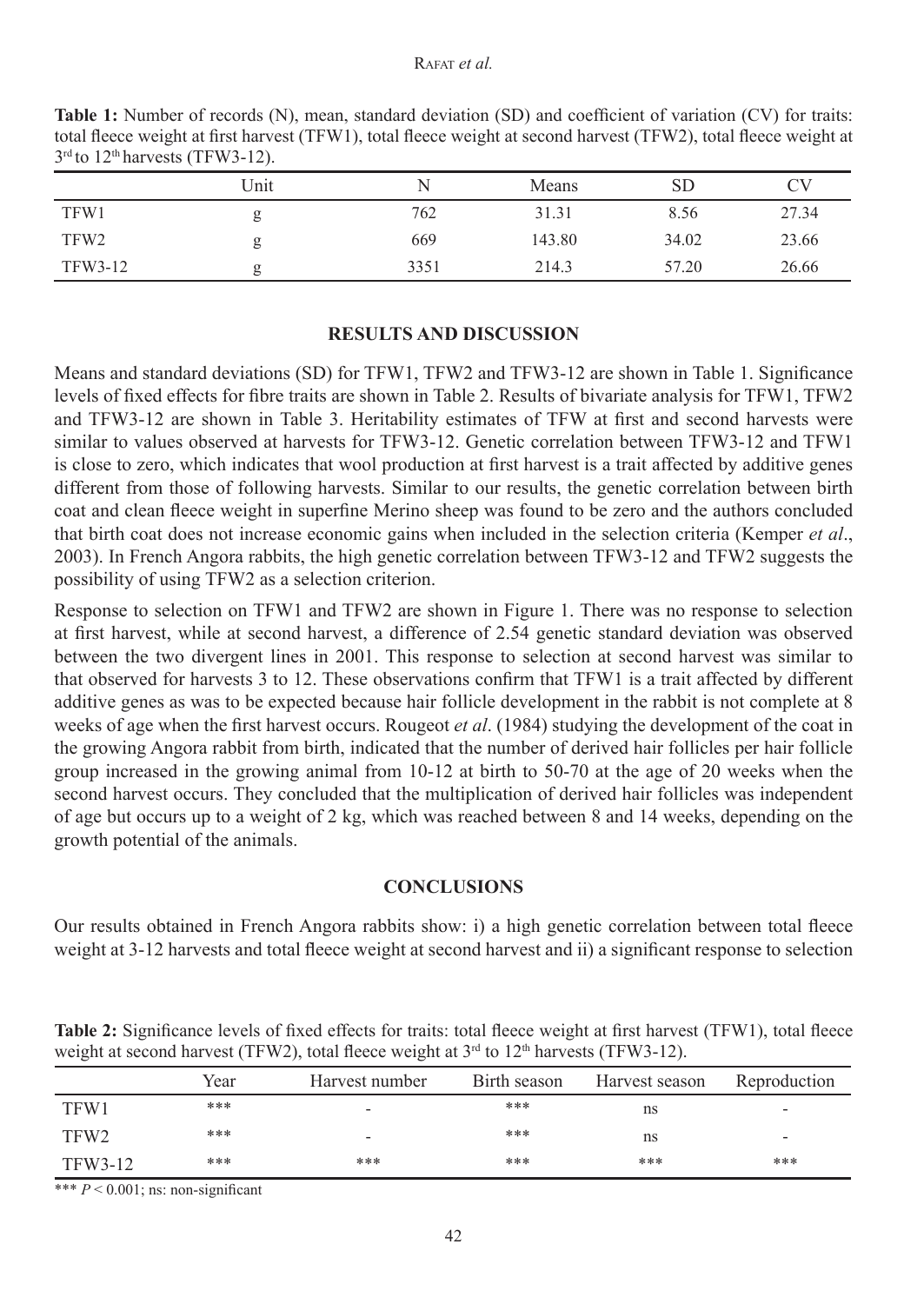| Trait 1 | Trait 2 | $h^2$ Trait 1   | $h^2$ Trait 2   |                 | ÷              |
|---------|---------|-----------------|-----------------|-----------------|----------------|
| TFW3-12 | TFW1    | $0.35 \pm 0.05$ | $0.36\pm0.08$   | $0.01 \pm 0.11$ | $0.14\pm 0.03$ |
| TFW3-12 | TFW2    | $0.33 \pm 0.05$ | $0.38 \pm 0.08$ | $0.76 \pm 0.10$ | $0.34\pm0.03$  |

**Table 3:** Estimates of heritability, genetic and phenotypic correlations ( $\pm$  standard deviations) from bivariate analysis between total fleece weight at harvests 3-12 (TFW3-12) and first (TFW1) or second (TFW2) harvest.

<sup>1</sup> rg : genetic correlation; rp: phenotypic correlation.

for total fleece weight in the adult animal at the second harvest. Therefore, we propose selection for wool production at the second harvest.



**Figure 1:** Change of mean breeding value estimates (EBV) of total fleece weight at: (a) first harvest and (b) second harvest over the eight years of selection for both the high ( $\triangle$ ) and low ( $\blacksquare$ ) lines. Genetic standard deviation (σG) is given.

**Acknowledgements:** The authors thank Gérard Auvinet, Jean Claude Musseau and Patricia Bayle of the Institut National de la Recherche Agronomique (INRA), Génétique Expérimentale en Productions Animales, Le Magneraud Poitou-Charentes Research Centre for the collection of data and the supply and care of Angora rabbits.

#### **REFERENCES**

- Allain D., de Rochambeau H., Thébault R. G., Vrillon J. L. 1999. The inheritance of wool quantity and live weight in the French angora rabbit. *Anim. Sci., 68: 441-447*.
- Gilmour A.R., Gogel B.J., Cullis B.R., Welham S.J., Thompson R. 2002. *ASREML, Users' Guide, Release 1.0. Hemel hempstead, United Kingdom: Vsn international ltd.*
- Kemper K.E., Smith J.L., Purvis I.W. 2003. The value of birth coat score as an early age selection criterion for superfine merino sheep 50 years of DNA. In Proc.: 15<sup>th</sup> Conference, Association for the *advancement of animal breeding and genetics, Melbourne, Australia, 7-11 July 2003.*
- Rafat S.A., Allain D., Thebault R., de Rochambeau H. 2007a. Divergent selection for fleece weight in French Angora rabbits: Non-genetic effects, genetic parameters and response to selection. *Livest. Sci., 106: 169-175.*
- Rafat S.A., De Rochambeau H., Thébault R.G., David I., Deretz S., Bonnet M., Pena-Arnaud B., Allain D. 2007b. Divergent selection for total fleece weight in Angora rabbits: Correlated responses in wool characteristics. *Livest. Sci., 113: 8-13.*
- Rafat S.A., De Rochambeau H., Brims M., Thébault R.G., Deretz S., Bonnet M., Allain D. 2007c. Characteristics of Angora fibre using optical fibre diameter analyser. *J. Anim. Sci., 85: 3116-3122.*
- Rafat S.A., Allain D., De Rochambeau H. 2009. Genetic description of a divergent selection experiment in Angora rabbits with overlapping generations. *J. Anim. Breed. Genet.*, *In Press. 10.1111/j.1439- 0388.2008.00769.x.*
- Rougeot J., Thébault R. G., Allain D. 1984. The role of the compound hair follicle in seasonal adaptative pelage changes. *Acta Zoologica Fenica, 171: 19-21.*
- Rafel O., Tran G., Utrillas M., Ramon J., Perucho O., Ducrocq V., Bosch A. 1990. Selection pour un objectif global (poids de portée à 60 jours) en generation schevauchantes dans une lignée blanche synthétique de lapins. *Options Méditerranéennes. Série Séminaires, 8, pp 75-82.*
- Sorensen D., Guldbrandtsen B., Jensen J. 2003. On the need for a control line in selection experiments: A likelihood analysis. *Genet. Selec. Evol., 35: 3-20.*